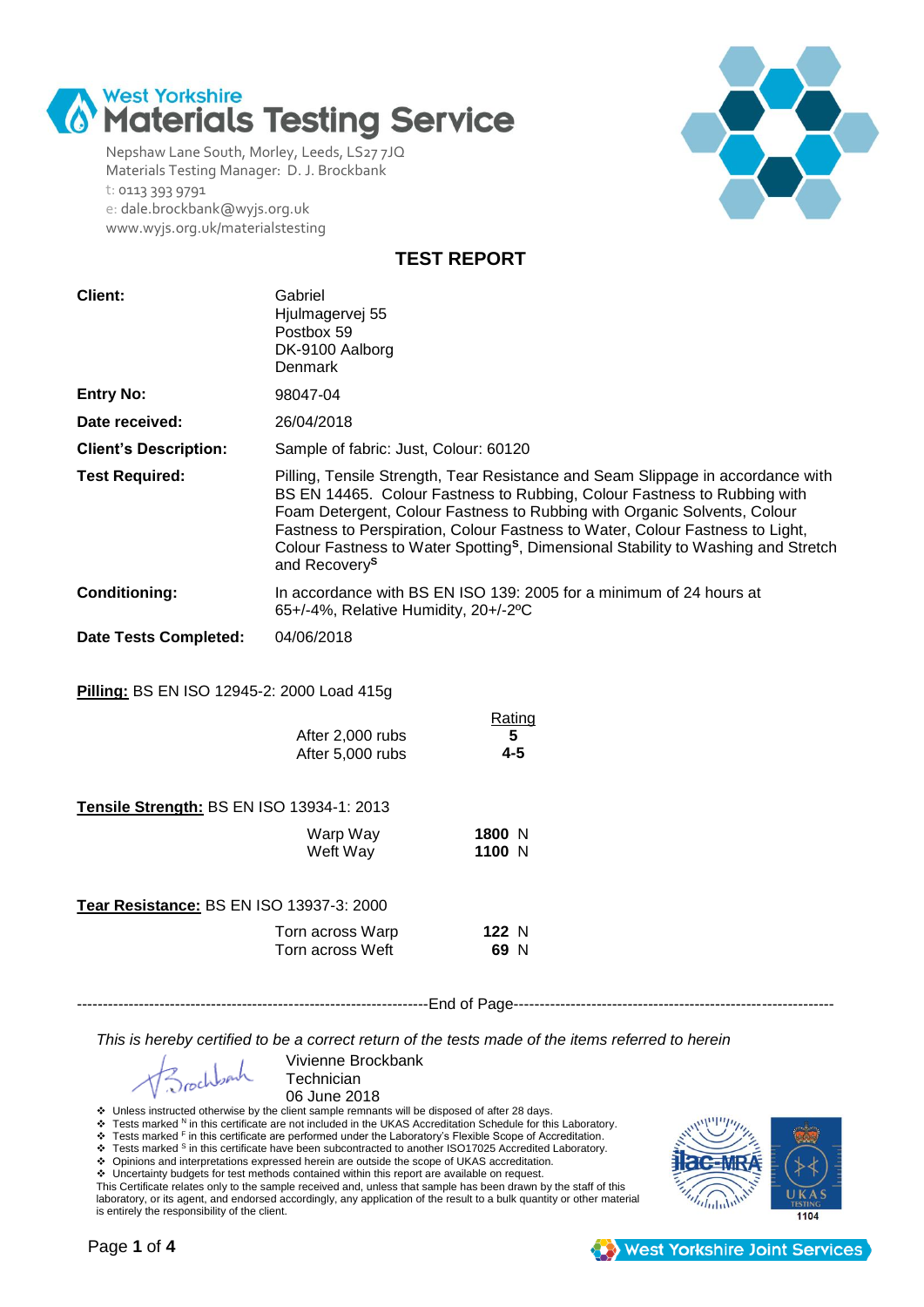

| Client:          | Gabriel  |
|------------------|----------|
| <b>Entry No:</b> | 98047-04 |



**Seam Slippage:** BS EN ISO 13936-2: 2004

|               | Mean Seam opening |
|---------------|-------------------|
| Warp Way Seam | 3 mm              |
| Weft Way Seam | 3 mm              |

# **Colour Fastness to Rubbing:** BS EN ISO 105–X12: 2016**<sup>F</sup>**

| Staining         |          | <u> Dry</u> | Wet |
|------------------|----------|-------------|-----|
|                  | Warp Way | 5           | 5   |
|                  | Weft Way | 5           | 5   |
| Change in Colour |          | Dry         | Wet |
|                  | Warp Way | 5           | 5   |
|                  | Weft Way | 5           | 5   |
|                  |          |             |     |

**Note:** Change in colour is not a requirement of the method but was carried out at the request of the client.

### **Colour Fastness to Rubbing with Foam Detergent:** BS EN ISO 105–X12: 2016**<sup>F</sup>**

|                   |          | Detergent |
|-------------------|----------|-----------|
| Staining:         | Warp Way | 4-5       |
|                   | Weft Way | 4-5       |
| Change in colour: | Warp Way | 5         |
|                   | Weft Way | 5         |
|                   |          |           |

**Note:** Change in colour is not a requirement of the method but was carried out at the request of the client.

### **Colour Fastness to Rubbing with Organic Solvents:** BS EN ISO 105–D02: 2016**<sup>F</sup>**

|                   |            | Tetrachloroethylene | <b>White Spirit</b> |
|-------------------|------------|---------------------|---------------------|
| Staining:         | Length Way |                     |                     |
|                   | Width Way  |                     |                     |
|                   |            | Tetrachloroethylene | <b>White Spirit</b> |
| Change in colour: | Length Way |                     |                     |
|                   | Width Way  | 5                   | 5                   |

#### **Colour Fastness to Perspiration:** BS EN ISO 105–E04: 2013

| Staining on:     |           | Acid | Alkali |
|------------------|-----------|------|--------|
|                  | Acetate   | 5    | 5      |
|                  | Cotton    | 5    | 5      |
|                  | Nylon 6.6 | 5    | 5      |
|                  | Polyester | 5    | 5      |
|                  | Acrylic   | 5    | 5      |
|                  | Wool      | 5    | 5      |
| Change in Colour |           | 5    | 5      |

--------------------------------------------------------------------End of Page--------------------------------------------------------------

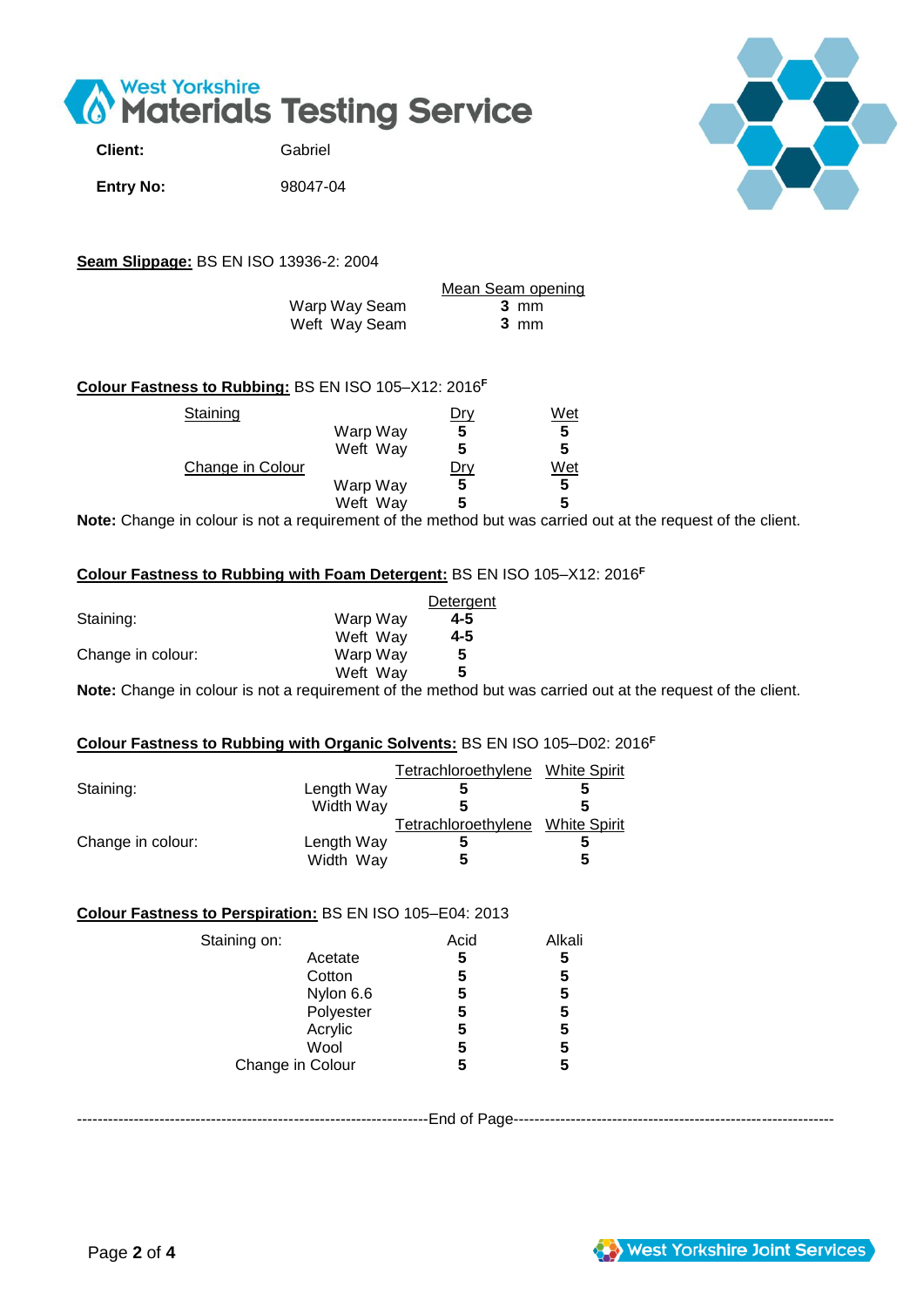

| <b>Client:</b>   | Gabriel  |
|------------------|----------|
| <b>Entry No:</b> | 98047-04 |



## **Colour Fastness to Water:** BS EN ISO 105–E01: 2013

| Staining on: | Acetate          | 5 |
|--------------|------------------|---|
|              | Cotton           | 5 |
|              | Nylon 6.6        | 5 |
|              | Polyester        | 5 |
|              | Acrylic          | 5 |
|              | Wool             | 5 |
|              | Change in Colour | 5 |

## **Colour Fastness to Light:** BS EN ISO 105-B02: 2014 Method 2

A specimen was exposed together with Standard References numbers 1-8. By comparison with the standard references the grading was found to be:

> **BWS Rating 7**

### **Colour Fastness to Water Spotting:** BS EN ISO 105–E16:2007 **S**

|                                 | Grade   |
|---------------------------------|---------|
| Inner circle of tested area:    | $4 - 5$ |
| Outer periphery of tested area: | 4-5     |
| Cross staining                  | n/a     |

#### **Dimensional Stability:** BS EN ISO 5077: 2008

**Washing Procedure:** BS EN ISO 6330: 2012 Procedure 4M (40°C), Drying Procedure C Flat dry

| Length | $-0.5%$ |
|--------|---------|
| Width  | $-0.5%$ |
|        |         |

**Note:** a negative result indicates shrinkage.

### **Dimensional Stability:** BS EN ISO 5077: 2008 **Washing Procedure:** BS EN ISO 6330: 2012 Procedure 6M (60°C), Drying Procedure C Flat dry

| Length                                              | $-2.0%$  |  |
|-----------------------------------------------------|----------|--|
| <b>Width</b>                                        | $-2.5\%$ |  |
| <b>Note:</b> a negative result indicates shrinkage. |          |  |

--------------------------------------------------------------------End of Page--------------------------------------------------------------